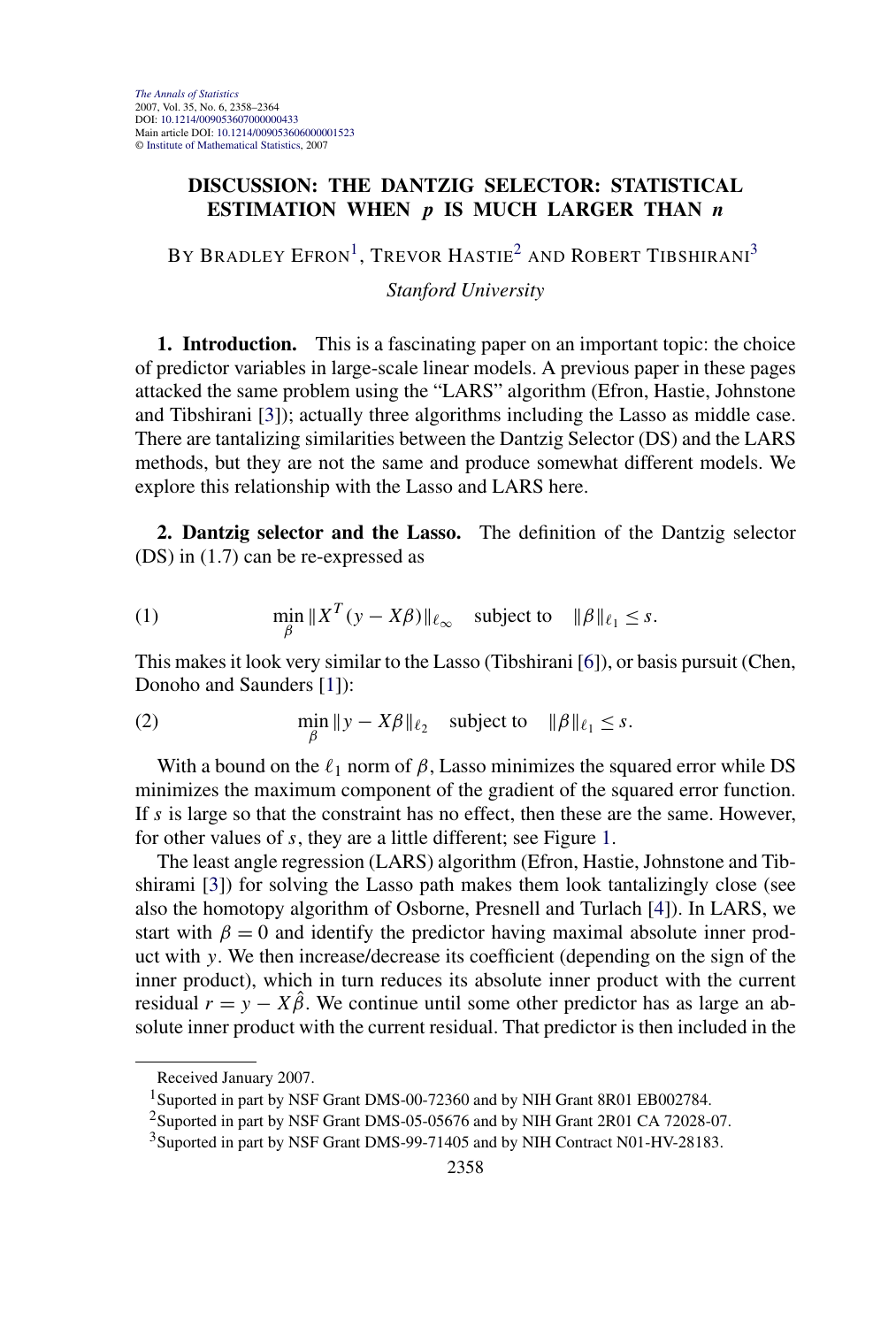<span id="page-1-0"></span>

FIG. 1. *The Lasso and DS regularization paths for the diabetes data are mostly identical*. *The predictors are standardized to have mean zero and unit*  $\ell_2$  *norm, and were used to illustrate the LARS algorithms cited in the text*.

model, and we move both coefficients in the least squares *equiangular* direction, which keeps their maximal inner products with the residuals the same and decreasing. This process is continued, each time including variables into the model when their inner products catch up with the maximal inner products. Eventually all the inner products are zero, and the algorithm stops. If in addition we drop a predictor out of the model as its coefficient passes through zero, then this LARS algorithm delivers the entire solution set for the Lasso problem [\(2\)](#page-0-0) for *s* running from 0 to  $\infty$ .

Thus at any stage in the Lasso path, the predictors  $X_j$  in the model all have equal absolute inner product  $|X_j^T(y - X\hat{\beta})|$  with the residuals, and the predictors not in the model have a lower inner product. This is also reflected in the Karush– Kuhn–Tucker conditions for the Lagrange form of [\(2\)](#page-0-0),

(3) 
$$
\min_{\beta} \frac{1}{2} \|y - X\beta\|_{\ell_2}^2 + \lambda \|\beta\|_{\ell_1},
$$

which require that

(4) 
$$
X_j^T(y - X\beta) = \lambda \cdot \text{sign}(\beta_j) \quad \text{for } |\beta_j| > 0,
$$

(5) 
$$
|X_k^T(y - X\beta)| \le \lambda \quad \text{for } |\beta_j| = 0.
$$

The DS procedure seeks to minimize this maximal inner product directly. How are these different? Table [1](#page-2-0) shows an example. The data are the larger version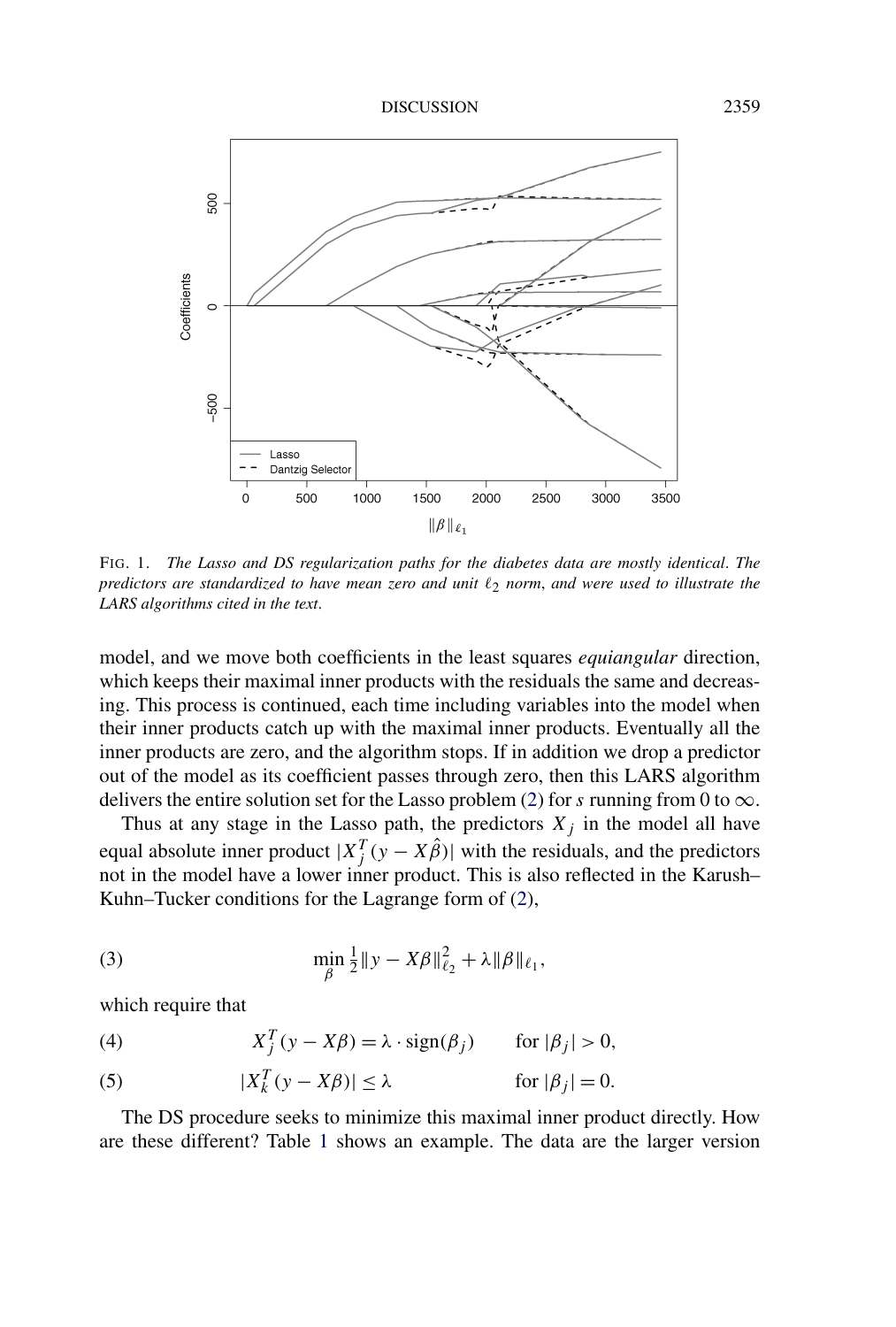| (nrst 12 shown)   |                         |                 |                         |                 |  |
|-------------------|-------------------------|-----------------|-------------------------|-----------------|--|
| Variable <i>j</i> | Lasso                   |                 | Dantzig selector        |                 |  |
|                   | $X_i^T(y-X\hat{\beta})$ | $\hat{\beta}_j$ | $X_i^T(y-X\hat{\beta})$ | $\hat{\beta}_j$ |  |
|                   | 27.4134                 | 0.0000          | 26.0046                 | 0.0000          |  |
| $\overline{c}$    | $-83.6413$              | $-77.0062$      | $-83.4945$              | $-73.0993$      |  |
| 3                 | 83.6413                 | 502.8695        | 62.5323                 | 543.7634        |  |
| $\overline{4}$    | 83.6413                 | 233.5998        | 83.4945                 | 223.6250        |  |
| 5                 | $-41.1153$              | 0.0000          | $-43.5949$              | 0.0000          |  |
| 6                 | $-33.8190$              | 0.0000          | $-37.0429$              | 0.0000          |  |
| 7                 | $-83.6413$              | $-164.0632$     | $-83.4945$              | $-155.4648$     |  |
| 8                 | 51.2581                 | 0.0000          | 50.5638                 | 0.0000          |  |
| 9                 | 83.6413                 | 463.4805        | 83.4945                 | 455.3289        |  |
| 10                | 83.6413                 | 4.9767          | 83.4945                 | 0.0000          |  |
| 11                | 76.1206                 | 0.0000          | 75.6962                 | 0.0000          |  |
| 12                | 83.6413                 | 29.7423         | 83.4945                 | 13.1410         |  |
|                   |                         |                 |                         |                 |  |

<span id="page-2-0"></span>

| TABLE 1                                                                               |
|---------------------------------------------------------------------------------------|
| Results for the Lasso and the Dantzig selector on the diabetes data with 64 variables |
| (first 12 shown)                                                                      |

The Lasso and DS solutions have the same  $\ell_1$  norm  $\|\hat{\beta}\|_{\ell_1} = 1734.79$ .

of the diabetes data, consisting of  $n = 442$  observations and  $p = 64$  predictors (main effects and interactions). The variables have been standardized to have mean zero and variance 1. We have computed both the Lasso and DS solutions with  $\|\hat{\beta}\|_{\ell_1} = 1734.79$ . At this point, both the Lasso and DS have 12 nonzero coefficients. We give information for the first 12 predictors in the table. We see that *in DS there is a variable* (#10) *attaining the maximum inner product that is not in the current model*. This is in contrast to the Lasso, where the variables that achieve the maximal inner product are exactly the ones with nonzero coefficients, a consequence of the KKT conditions [\(4\)](#page-1-0)–[\(5\)](#page-1-0). DS does this in order to achieve a lower maximal inner product, here 83.49 versus 83.69 for the Lasso. On the other hand, DS gives variable #3 the largest coefficient (actually the largest among all 64 coefficients), while its inner product with the residual is much smaller than that of other variables. As it should, the Lasso solution achieves smaller mean squared error than DS (2827.4 vs. 2829.4).

We found this surprising and somewhat counterintuitive. In reducing RSS*(β)* maximally per unit increase in  $\|\beta\|_{\ell_1}$ , the active set for Lasso does correspond to the variables with largest gradients. We would have also guessed that these gradients were being reduced as fast as possible, but the DS shows this is not the case.

Figure [2](#page-3-0) shows the entire solution paths for Lasso and DS for the diabetes data. We see that the DS paths are generally wilder than those of Lasso.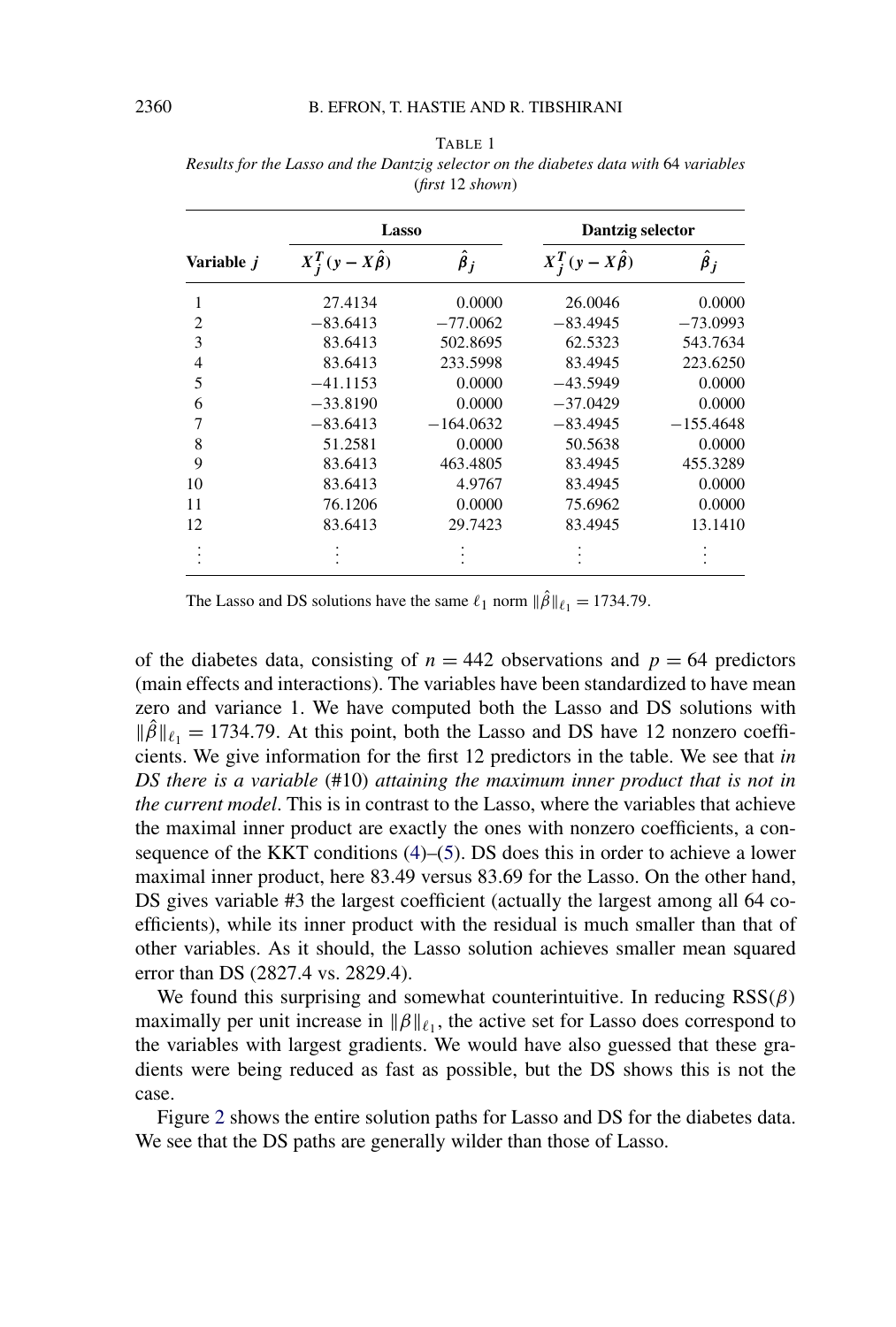<span id="page-3-0"></span>

*FIG.* 2. Coefficient profiles as a function of  $\|\beta\|_{\ell_1}$  for the Dantzig selector and Lasso. There are 64 *predictors*, *the main effects and interactions for the diabetes data*. *Both paths were truncated at one quarter the norm of the full least squares fit*, *to allow us to zoom in on the earlier*, *more relevant parts of the paths*.

How does this behavior of DS affect its accuracy in practice? We investigate this next.

**3. Comparison of prediction accuracy.** We conducted a small simulation study to compare the Lasso and DS. We generated data from the model

$$
(6) \t y = X\beta + \varepsilon,
$$

with *X* a matrix of  $p = 100$  variables (columns) and  $n = 25$  samples. Each of the entries in  $X_j$  as well as those in  $\varepsilon$  were generated i.i.d. from a Gaussian distribution  $N(0, 1)$ . The first 15 coefficients of  $\beta$  were generated from a  $N(0, 16)$  distribution, and the remainder were set to zero. Hence we dubbed this the  $n < p$  *sparse* case.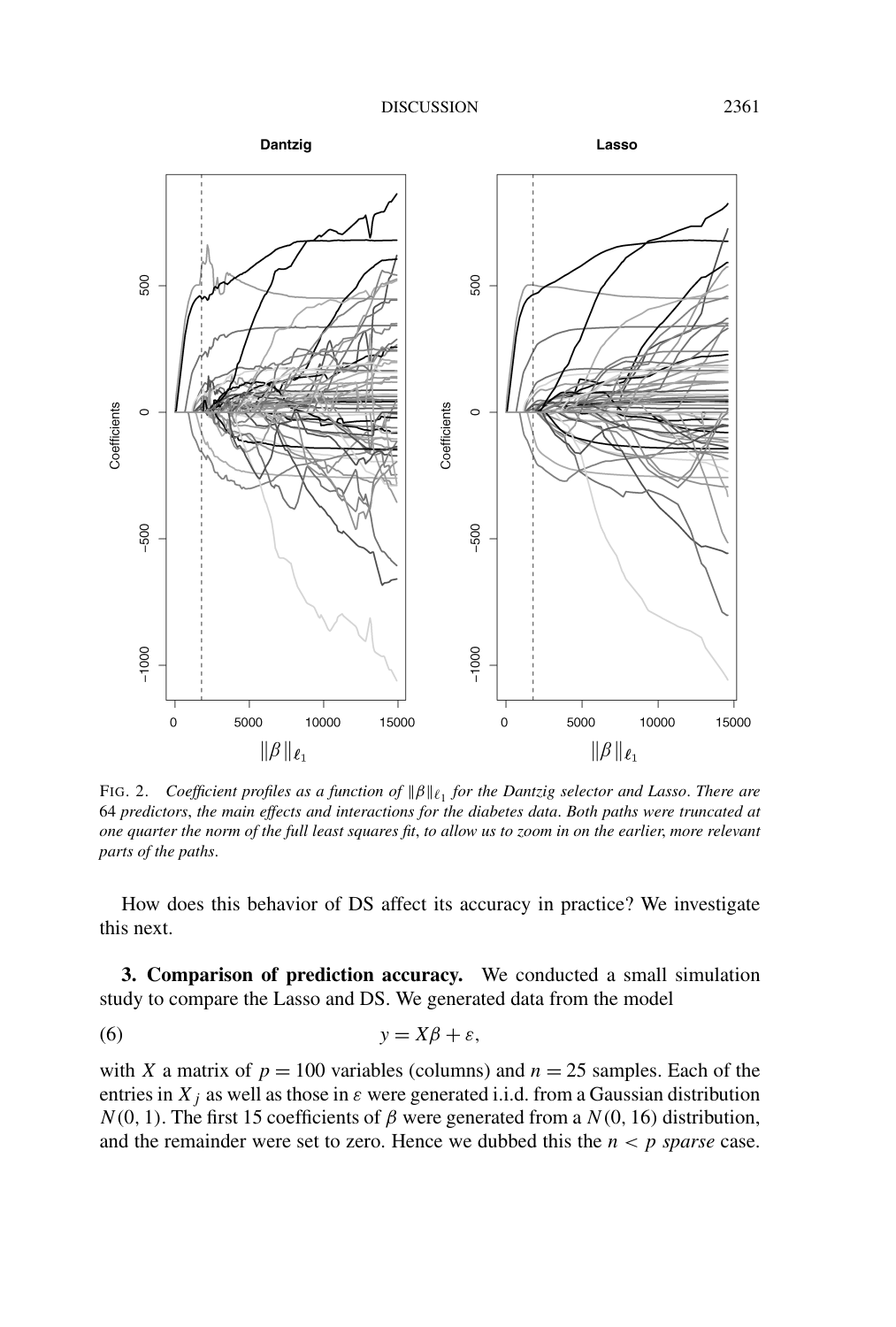

FIG. 3. *RMSE curves for Lasso and DS for the simulation with n* = 15, *p* = 100, *and a sparse*  $coefficient vector β with 15 nonzero entries.$  *The left panel uses a grid on*  $\|\beta\|_{\ell_1}$ , while the right uses *a* grid on  $||X^T(y - X\hat{\beta})||_{\ell_{\infty}}$ .

The Lasso and DS coefficient paths were computed on a grid of values for  $\|\beta\|_{\ell_1}$ , and for each value we computed the root-mean-squared error between  $\hat{\beta}$  and the true *β*. This was repeated 1000 times, generating a new *X* and *ε* each time, but using the same value for  $\beta$ . Thus for each value of  $\|\hat{\beta}\|_{\ell_1}$ , we have 1000 RMSE values corresponding to each of Lasso and DS. Figure 3 (left panel) shows the average and standard deviation for these RMSEs. Lasso is consistently below DS. The right panel shows a similar simulation, except here we use a grid of values for  $\lambda = ||\overline{X}^T(y - X\hat{\beta})||_{\ell_{\infty}}$ . For DS this amounts to solving the equivalent problem to  $(1)$ :

(7) 
$$
\min_{\beta} \|\beta\|_{\ell_1} \quad \text{subject to} \quad \|X^T(y - X\beta)\|_{\ell_\infty} = \lambda,
$$

and for Lasso, solving the Lagrange form [\(3\)](#page-1-0). Whichever way we look at these results, Lasso outperforms DS, and achieves a lower minimum.

We repeated this simulation with everything the same except *β* was *dense*: none was zero and each was generated i.i.d.  $N(0, 1)$ . Figure [4](#page-5-0) (left panel) shows the results; here the differences are small. The right panel shows a similar simulation for the  $n > p$  case ( $n = 100$ ,  $p = 25$ ) and five nonzero elements in  $\beta$ . Here the performance of the two procedures is nearly identical.

**4. Computational considerations.** The DS problem [\(1\)](#page-0-0) is a linear program (LP) while the Lasso [\(2\)](#page-0-0) is a quadratic program. The LARS algorithm for computing the Lasso path is piecewise linear, and the computational load for computing the entire path is equivalent to solving a single least squares problem in the final set of variables. For  $n \ll p$  and  $\beta$  sparse, Donoho and Tsaig [\[2\]](#page-5-0) argue that this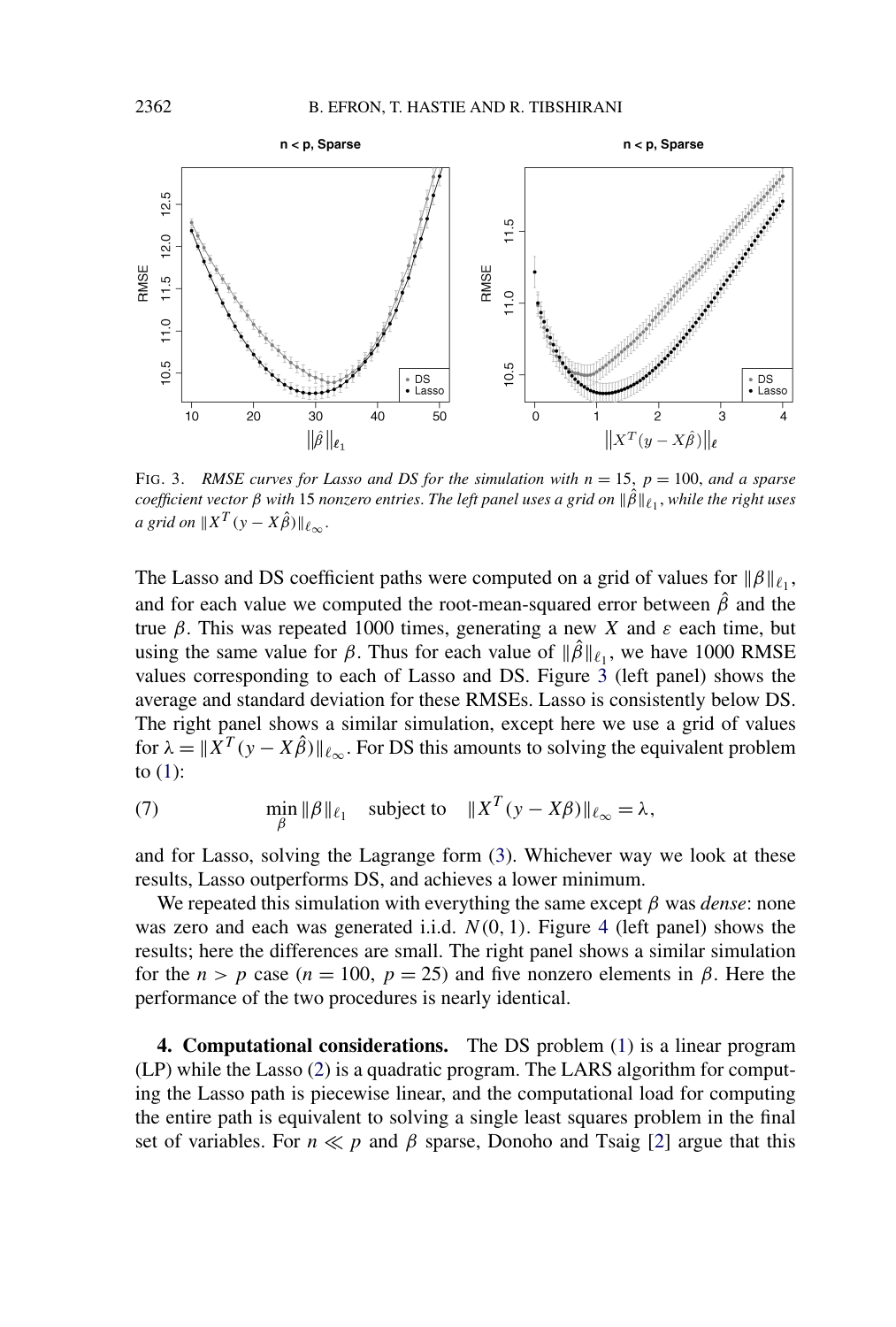<span id="page-5-0"></span>

FIG. 4. *RMSE for Lasso and DS in the n<p dense case* (*left panel*) *and n>p sparse case* (*right panel*). In the  $n < p$  dense case, Lasso slightly outperforms DS but the differences are small. In the *n>p sparse case*, *the performance of the procedures is not distinguishable*; *this is also the case for the*  $n > p$  *dense case* (*not shown*).

is the most efficient way to solve any of the Lasso problems. DS will also have a piecewise-linear path algorithm (Rosset and Zhu [5]), but from Figure [2](#page-3-0) it is clear that it has many more steps, and is unlikely to provide a similar advantage.

**5. Conclusions.** The optimality properties of the Dantzig selector established by the authors are impressive. We wonder if similar properties hold for the Lasso, and hope that the authors can shed some light on this.

From our brief study, the inherent criterion in DS for including predictors in the model appears to be counterintuitive, and its prediction accuracy seems to be similar to that of the Lasso in some settings, and inferior in other settings. Hence we find little reason to recommend the Dantzig selector over the Lasso.

## REFERENCES

- [1] CHEN, S. S., DONOHO, D. L. and SAUNDERS, M. A. (1998). Atomic decomposition by basis pursuit. *SIAM J. Sci. Comput.* **20** 33–61. [MR1639094](http://www.ams.org/mathscinet-getitem?mr=1639094)
- [2] DONOHO, D. and TSAIG, Y. (2006). Fast solution of  $\ell_1$ -norm minimization problems when the solution may be sparse. Technical report, Dept. Statistics, Stanford Univ.
- [3] EFRON, B., HASTIE, T., JOHNSTONE, I. and TIBSHIRANI, R. (2004). Least angle regression (with discussion). *Ann. Statist.* **32** 407–499. [MR2060166](http://www.ams.org/mathscinet-getitem?mr=2060166)
- [4] OSBORNE, M., PRESNELL, B. and TURLACH, B. (2000). A new approach to variable selection in least squares problems. *IMA J. Numer. Anal.* **20** 389–403. [MR1773265](http://www.ams.org/mathscinet-getitem?mr=1773265)
- [5] ROSSET, S. and ZHU, J. (2007). Piecewise linear regularized solution paths. *Ann. Statist.* **35** 1012–1030.